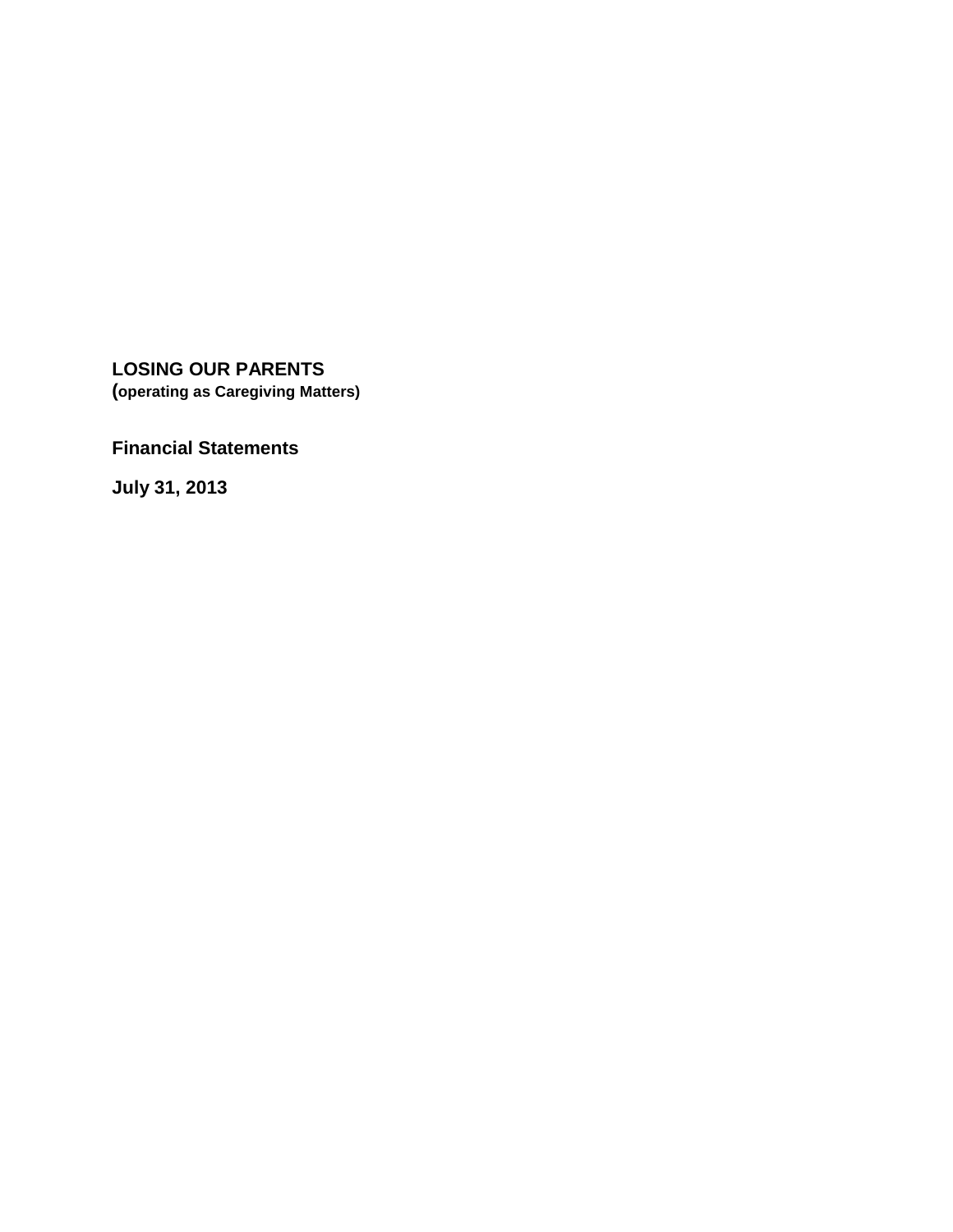DO Chartered Accountant 601-65 Wellesley street east

Toronto Ontario M4Y 1G7 Tel 416 219 6904

E-mail: dami@docharteredaccountant.com

### **REVIEW ENGAGEMENT REPORT**

To the Directors of **Losing our Parents**

We have reviewed the balance sheet of **Losing our Parents** as at July 31, 2013 and the statement of operations, changes in net assets and cash flows for the year then ended. Our review was made in accordance with Canadian generally accepted standards for review engagements and, accordingly, consisted primarily of inquiry, analytical procedures and discussion related to information supplied to us by the organization.

A review does not constitute an audit and, consequently, we do not express an audit opinion on these financial statements.

Based on our review, nothing has come to our attention that causes us to believe that these financial statements are not, in all material respects, in accordance with Canadian accounting standards for notfor-profit organizations.

We draw attention to Note 3 to the financial statements which describes that Losing our Parents adopted Canadian Accounting Standards for not-for-profit organization on August 1, 2012 with a transition date of August 1, 2011. These standards were applied retrospectively by management to the comparative information in these financial statements, including the balance sheet as at July 31, 2012 and August 1, 2011, and the statements of operations, changes in net assets and cash flows for the year ended July 31, 2012 and related disclosures. We were not engaged to report on the restated comparative information, and as such, it is neither audited nor reviewed.

*DO Chartered Accountant* 

Toronto Ontario

July 10, 2014 *Licensed Public Accountant*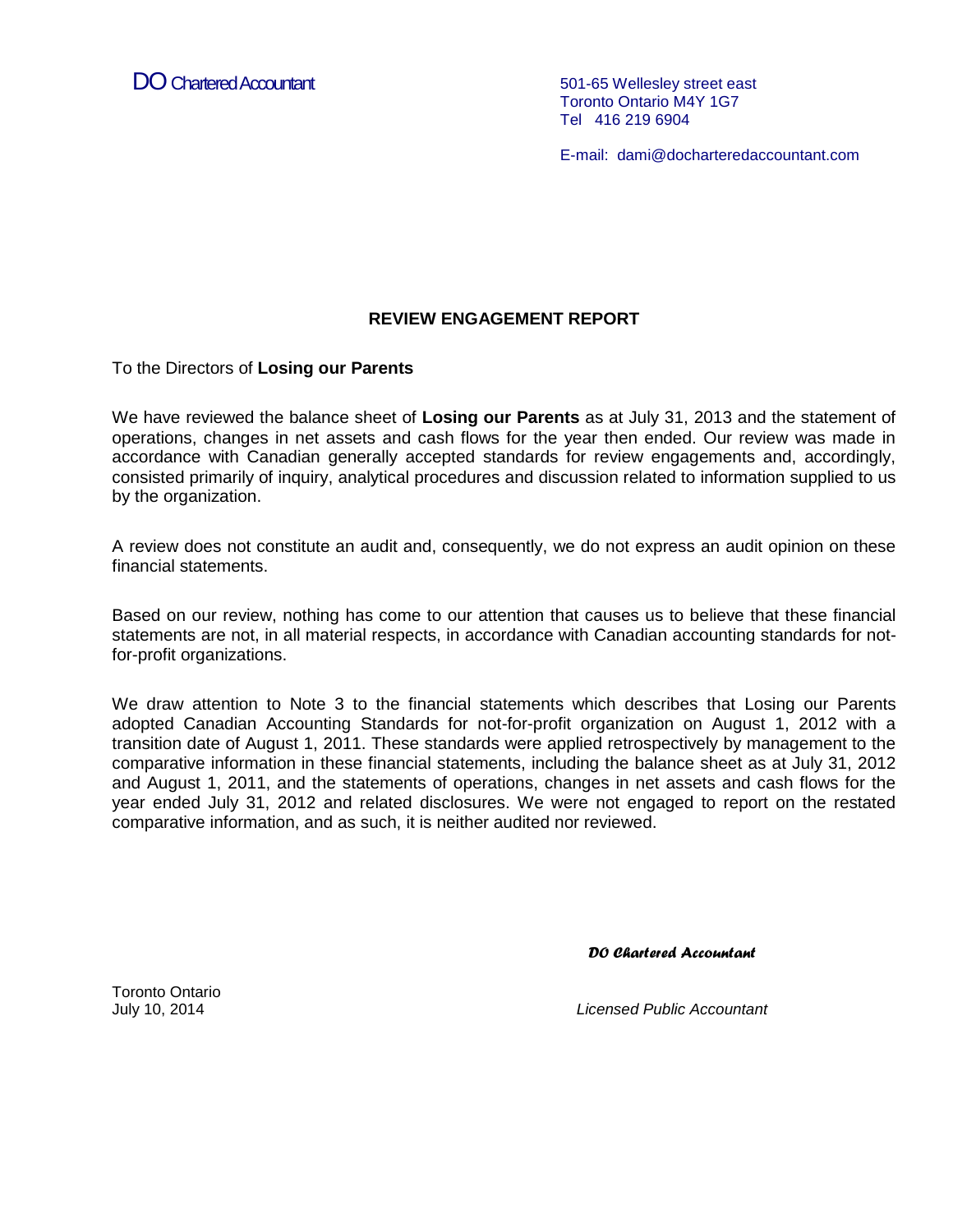# **Balance Sheets as at July 31, 2013, July 31, 2012 and August 1, 2011**

|                                                                                    | July 31<br>2013 |                            | July 31<br>2012 |                | <b>August 1</b><br>2011 |                |
|------------------------------------------------------------------------------------|-----------------|----------------------------|-----------------|----------------|-------------------------|----------------|
| <b>ASSETS</b>                                                                      |                 |                            |                 |                |                         |                |
| Current:<br>Cash and cash equivalents<br>Grants receivable                         | \$              | 49,071<br>24,996<br>74,067 | \$<br>\$        | 2,960<br>2,960 | \$<br>S                 | 2,339<br>2,339 |
| <b>LIABILITIES</b>                                                                 |                 |                            |                 |                |                         |                |
| Current:<br>Accounts payable and accrued liabilities<br>Deferred revenues (Note 5) | \$              | 565<br>66,688              | \$              |                | \$                      |                |
|                                                                                    |                 | 67,253                     |                 |                |                         |                |
| Deferred contributions related to capital assets (Note 5)                          |                 | 2,320<br>69,573            |                 |                |                         |                |
| <b>NET ASSETS</b>                                                                  |                 |                            |                 |                |                         |                |
| Accumulated surplus                                                                |                 | 4,494                      |                 | 2,960          |                         | 2,339          |
|                                                                                    | S               | 74,067                     | \$              | 2,690          | \$                      | 2,339          |

**Approved by the Board** *Director*

*Director*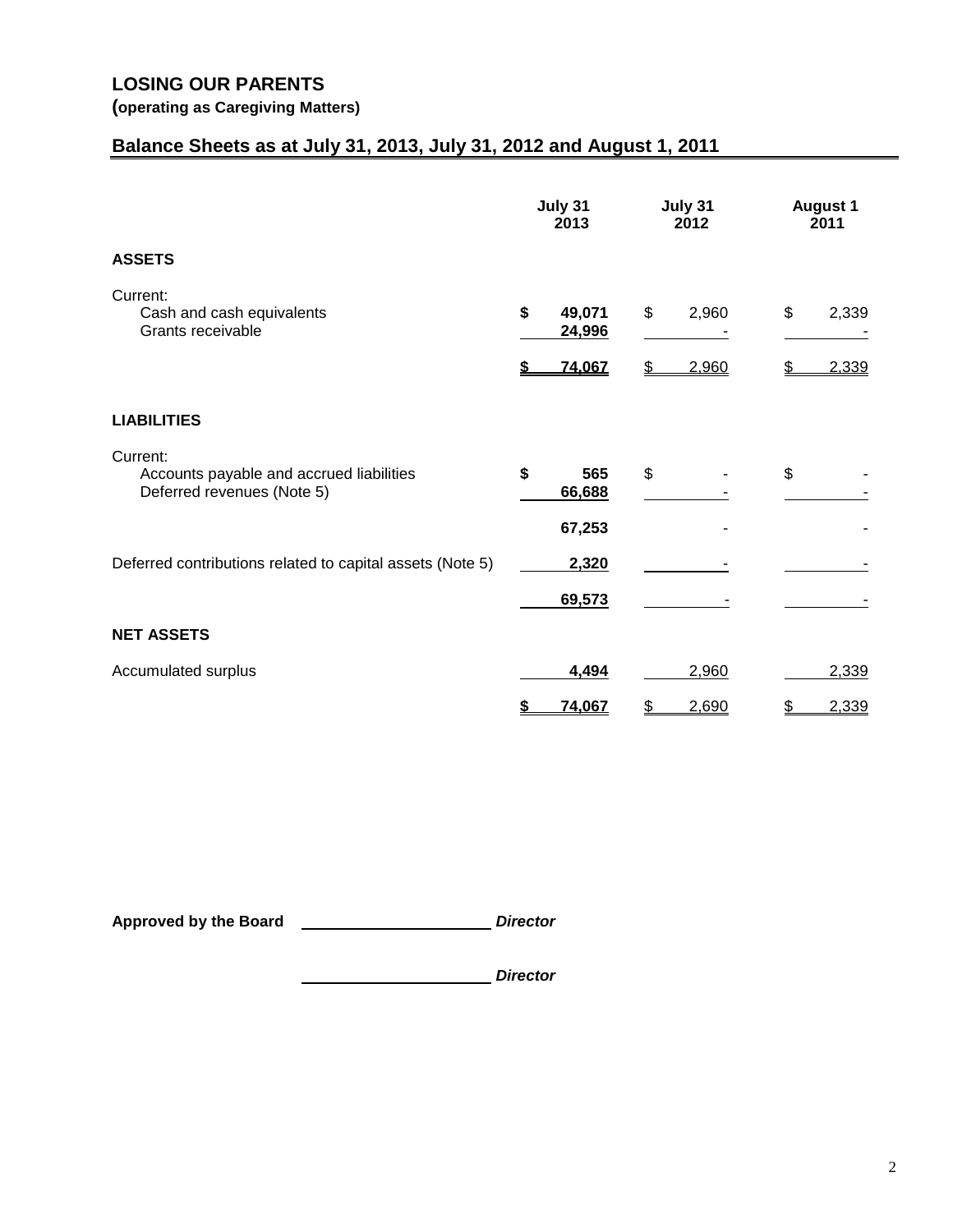# **LOSING OUR PARENTS**

**(operating as Caregiving Matters)**

### **Statement of Operations and changes in Net Assets**

# **For the years ended July 31, 2013 and July 31, 2012**

|                                                                                                  | 2013                            | 2012                            |
|--------------------------------------------------------------------------------------------------|---------------------------------|---------------------------------|
| <b>REVENUES</b>                                                                                  |                                 |                                 |
| Government project grants (Note 4)<br>Donations and awards<br><b>HST</b> rebate                  | \$<br>46,003<br>5,875           | \$<br>10,228<br>6,308<br>1,655  |
| <b>EXPENSES</b>                                                                                  | 51,878                          | <u>18,191</u>                   |
|                                                                                                  |                                 |                                 |
| Program expenses<br>Advertising and promotion<br>Professional fees<br>General and administrative | 46,874<br>1,130<br>565<br>1,775 | 10,240<br>1,130<br>704<br>5,495 |
|                                                                                                  | 50,344                          | 17,569                          |
| <b>EXCESS OF REVENUES OVER EXPENSES</b>                                                          | 1,534                           | 622                             |
| Net asset, beginning of year                                                                     | 2,960                           | 2,338                           |
| Net assets, end of year                                                                          | 4,494<br>\$                     | \$<br>2,960                     |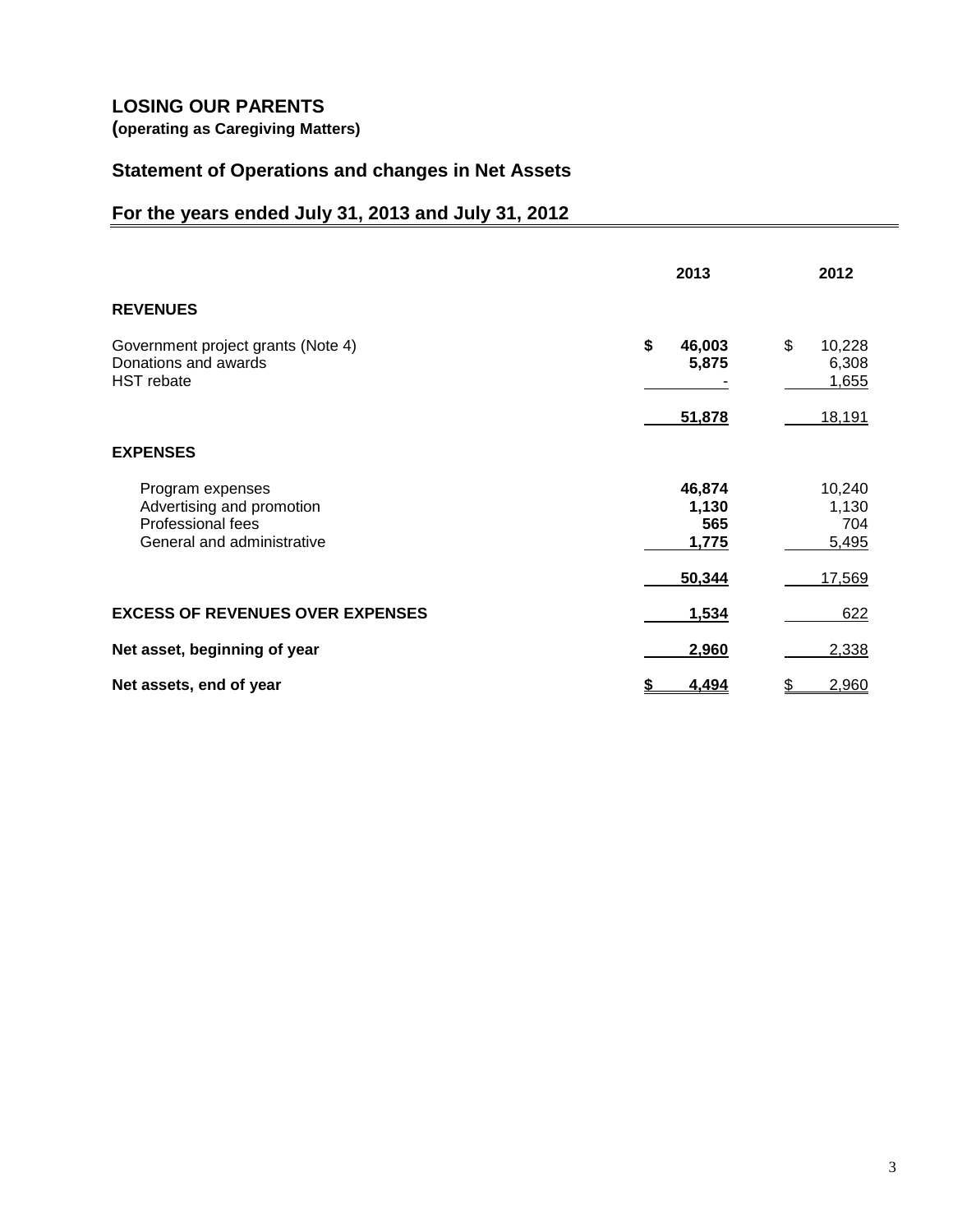# **LOSING OUR PARENTS**

**(operating as Caregiving Matters)**

# **Statement of Cash Flows**

# **For the year ended July 31, 2013**

|                                                                                                                                                              | 2013                                 | 2012      |
|--------------------------------------------------------------------------------------------------------------------------------------------------------------|--------------------------------------|-----------|
| Cash generated (used in):                                                                                                                                    |                                      |           |
| <b>Operating activities</b>                                                                                                                                  |                                      |           |
| Excess of revenues over expenses                                                                                                                             | \$<br>1,534                          | \$<br>622 |
| Impact on cash of changes in non-cash operating working capital items:<br>Grants receivable<br>Accounts payable and accrued liabilities<br>Deferred revenues | (24, 996)<br>565<br>69,008<br>46,111 | 622       |
| Increase (decrease) in cash                                                                                                                                  | 46,111                               | 622       |
| Cash and cash equivalents, beginning of year                                                                                                                 | 2,960                                | 2,338     |
| Cash and cash equivalents, end of year                                                                                                                       | 49,071                               | 2,960     |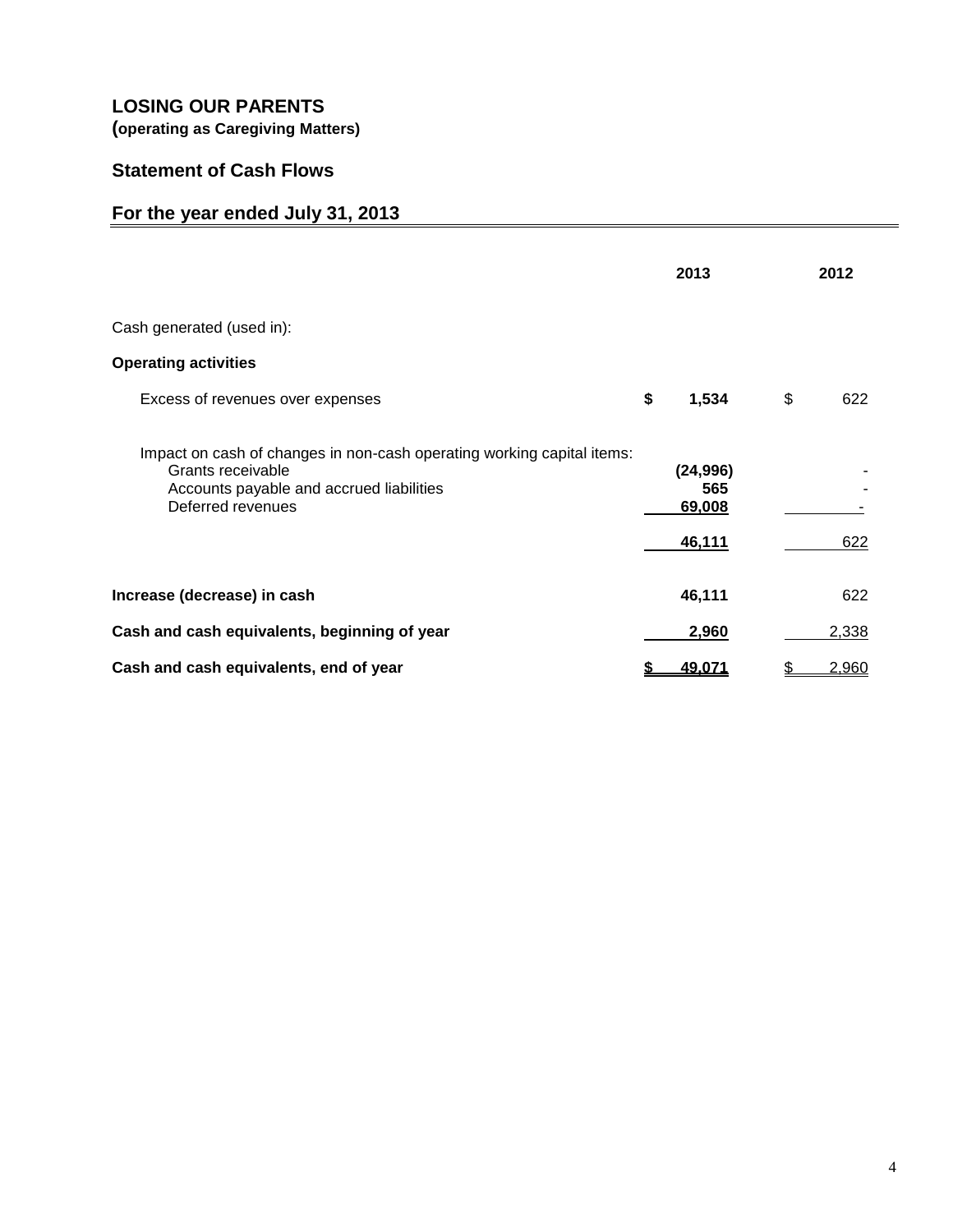### **Notes to Financial Statements**

### **July 31, 2013**

#### **1. NATURE AND PURPOSE OF THE ORGANIZATION**

Losing Our Parents is a not-for-profit organization incorporated without share capital under the laws of the Province of Ontario on February 21, 2008. Its incorporated name was changed to Caregiving matters in, and it carries on operations as Caregiving matters.

The Organization offers education and support to family caregivers and others who are dealing with the poor health or death of a parent or loved one. The organization is an internet-based registered charity with approximately 90% of its work completed online and 10% of its efforts are directed at producing local educational events, including workshop presentations at seniors' homes and centre's, churches corporate " Lunch & Learns" and public conferences.

The Organization is exempt from income tax in Canada as a registered charitable organization.

#### **2. SIGNIFICANT ACCOUNTING POLICIES**

These financial statements are the representation of management and have been prepared in accordance with Canadian accounting standards for not-for-profit organizations in Part III of the CICA Handbook and include the following significant accounting policies. The impact of the change in basis of accounting is set out in Note 3.

#### Revenue recognition

The Organization follows the deferral method of accounting for contributions. Unrestricted contributions are recognized as revenues in the year received or receivable if the amount to be received can be reasonably estimated and collection is reasonably assured. Contributions explicitly and implicitly restricted by the donor are deferred when received and recognized as revenues in the year in which the related activity takes place and expenses are incurred.

Contributions received for the purchase of capital assets are initially deferred and then amortized as revenues on the same basis as the related capital assets are amortized.

#### Financial instruments

The organization initially measures its financial assets and financial liabilities at fair value. It subsequently measures all its financial assets and financial liabilities at amortized cost.

The financial assets subsequently measured at amortized cost include cash and cash equivalents and grants receivable. The financial liabilities subsequently measured at amortized cost include accounts payable and accrued liabilities.

#### Measurement uncertainty

The preparation of financial statements in conformity with Canadian accounting standards for not-for-profit organizations requires management to make estimates and assumptions that affect the reported amounts of assets and liabilities at the date of the financial statements and the reported amounts of revenues and expenses during the period. Actual results could differ from those estimates.